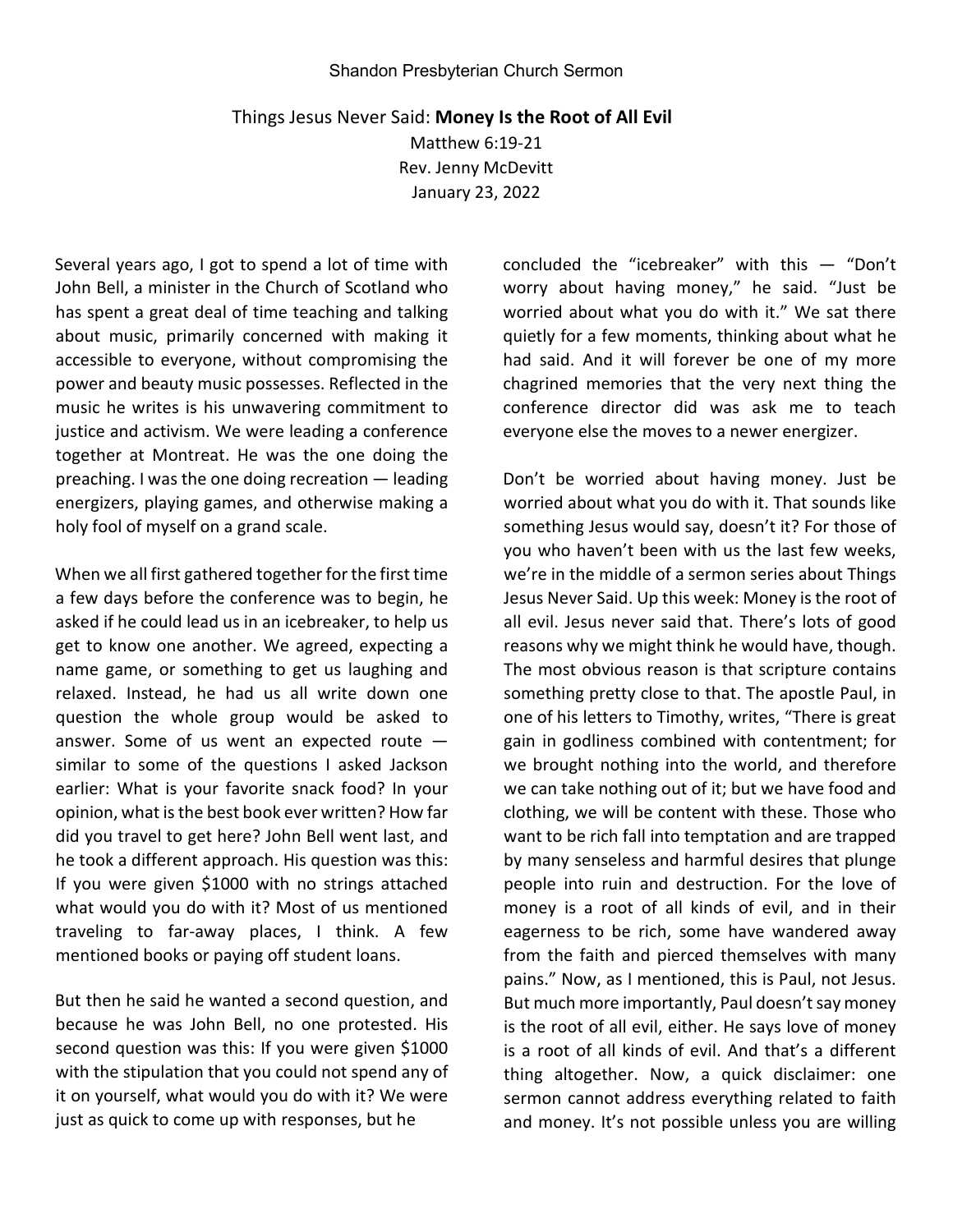to camp out right there in those pews for several days without so much as a bathroom break. In late February, we'll spend a couple of weeks exploring money from a few different perspectives, in a series called The Economy of Heaven. We'll expand on some of this a bit more then. Today, we're staying very focused on whether money is evil, or not. It's not.

Money itself is not evil. It is a reality of living in this world, and there is no escaping it. Money affects everyone — no matter how much you have, or how much you don't, whether you hold countless investments or you've taken a vow of poverty. Because money itself is not evil. The way we use it, the attitude we have surrounding it, what we communicate with it, and the power we give it  $$ that's where evil can creep in. Love of money, as Paul puts it. Love of money is a root of all kinds of evil. But scripture as a whole does not offer one single, coherent message about money. In parts of the Bible, money and wealth and riches are signs of God's approval and blessing. The Psalms, in particular, convey this: "Blessed is the one who fears the Lord, who greatly delights in the Lord's commandments. Wealth and riches are in their house, and their righteousness endures forever." But then the New Testament includes the Magnificat, where Mary sings how "the hungry will be filled with good things and the rich will be sent away empty."

Elsewhere in his letters, Paul says, "Come now, you rich, weep and howl for the miseries that are coming upon you. Your riches have rotted and your garments are moth-eaten. Your gold and silver have rusted, and their rust will be evidence against you and will eat your flesh. You have laid up your treasure for the last days." And as for Jesus when he speaks of treasure, Addie-Grace read us one of his most well-known statements about money: "Where your treasure is, there your heart will be also." If I understand Jesus properly here, what he's saying is,

our relationship with money says a whole lot about who we are and what matters most to us. He isn't against earthly treasure, he just wants to make sure we understand money as a means, not an end. That's why he has that hard conversation with the rich young man a bit later in Matthew's gospel. The man comes to him and says, "What good deed must I do to inherit eternal life?" Jesus reminds him of the commandments, and the man says in return, "I have done all of this. What else is there?" That's when it gets a bit more difficult. "Sell what you have and give it to the poor, then come and follow me." The man then goes away grieving, because he had so much he would have to give away. Jesus then says to his disciples, "It will be hard for a rich person to enter the kingdom of heaven. It is easier for a camel to go through the eye of a needle."

What Jesus reveals here is not that those with money or means cannot be faithful. Indeed, the young man has kept all of the commandments. Neither does Jesus reveal a distaste for money or means. He never chides or criticizes the man for having the wealth he has. What he says is, essentially, whatever you have, and in your case it is money and possessions, whatever you have, you will need to learn to hold to it lightly if you are going to follow me. Following me must become the most important thing. Are you willing to be more loyal to me than you are to your wealth? Are you willing to use your wealth in service to my view of the world, in helping those who need it most? Jesus never criticizes anyone for what they have. Just for the approach they bring to what they have.

Because here's the simple truth. It takes money for us to be Shandon Presbyterian Church. And we don't need to be ashamed of that. We have a building that needs electricity and heat. We have a staff that needs to be paid. We have mission and outreach that needs to be funded. And none of that can happen if we all declare that we are going to live money-free lives. And aside from our own concerns